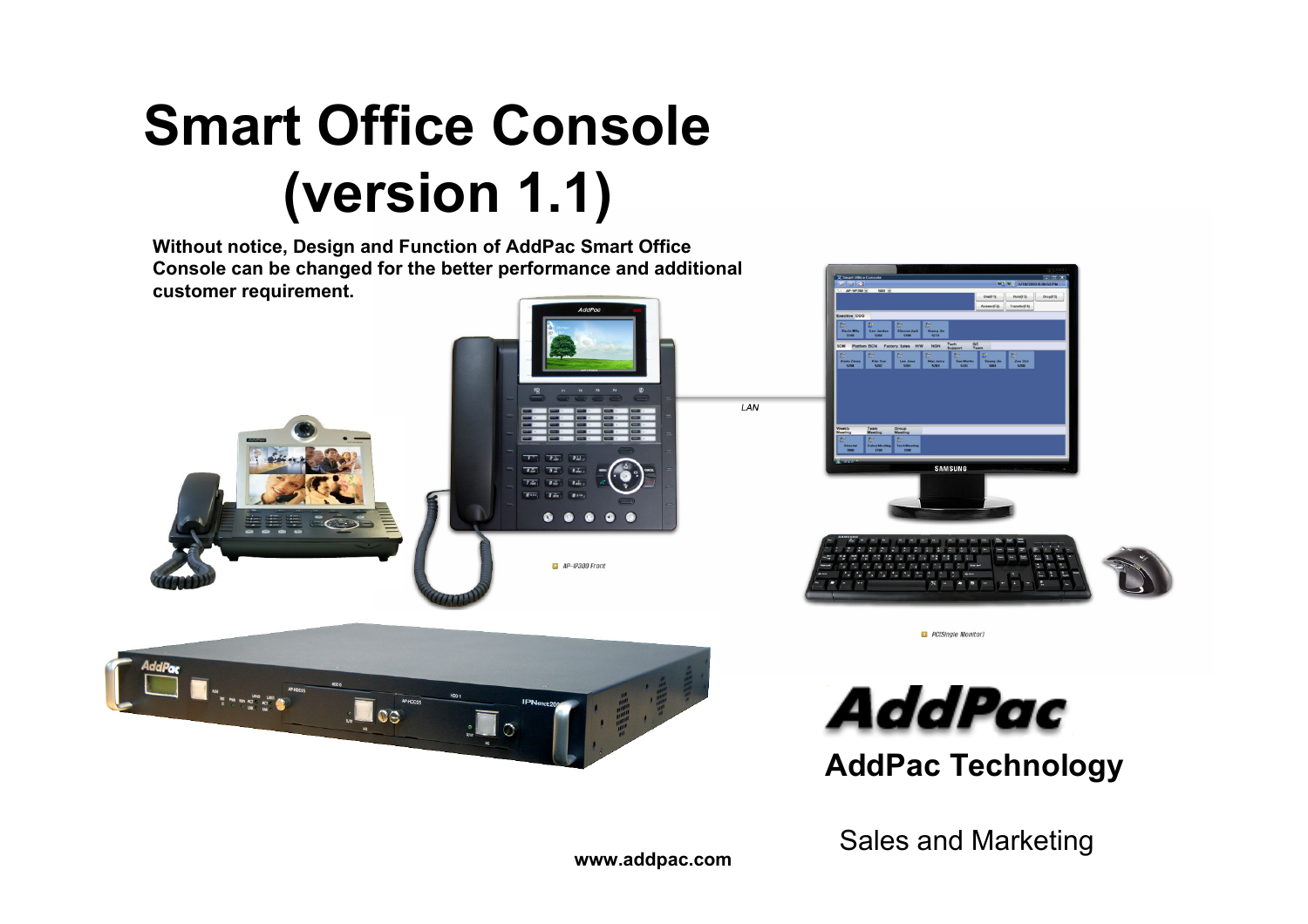#### **Contents**

- $\bullet$ **Overview**
- Smart Office Console System Diagram
- Smart Office Console Feature
- Smart Office Console UI
	- Login Feature
	- Main Screen Feature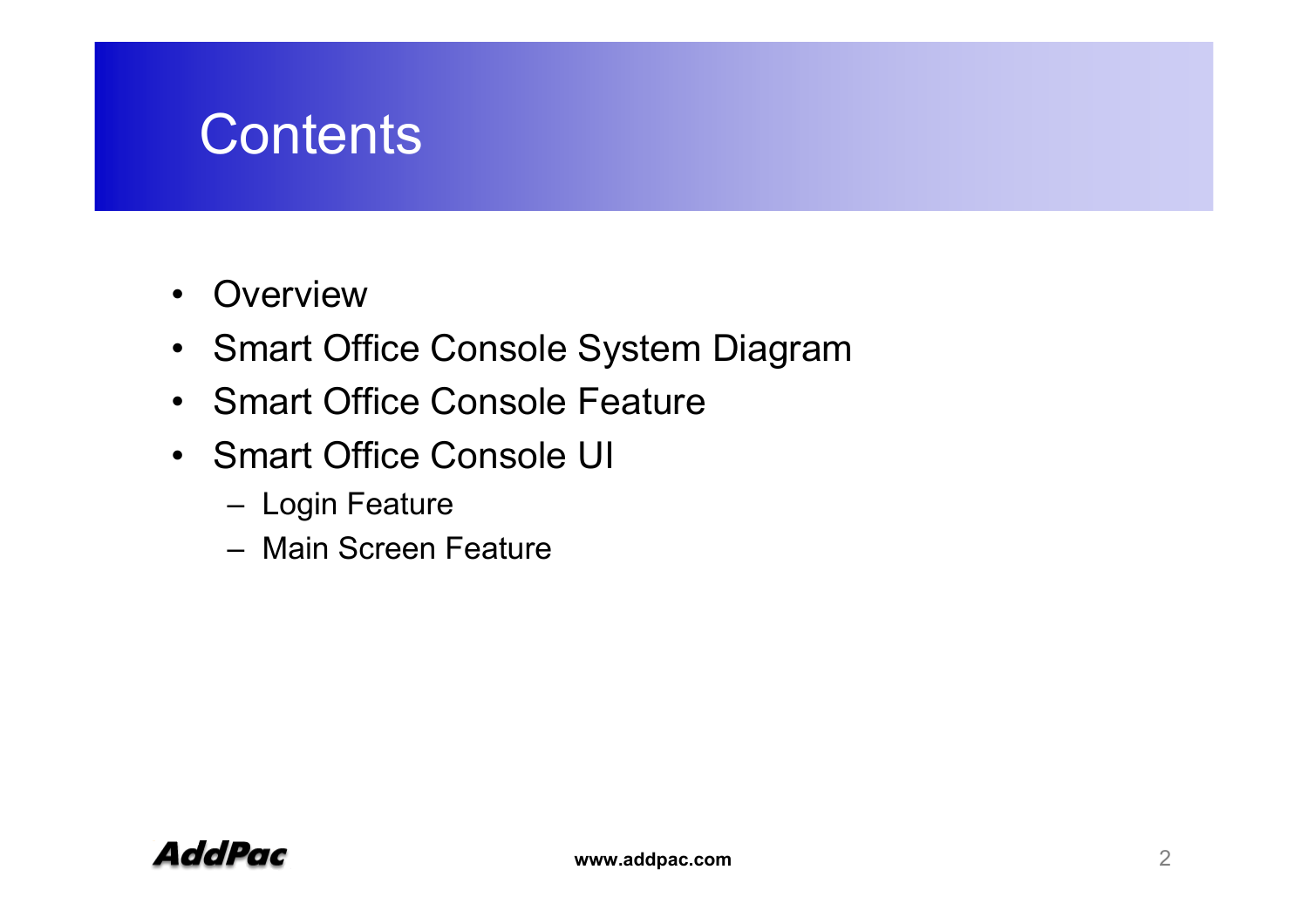#### **Overview**

Support Efficiently Call Routing and Smart Presence **Service** 

- Smart Office Console Function
	- Support Call Routing Service
	- Support User Presence Information
	- Support Phone Presence Information
	- Support Attendant Phone Call Control
	- Support Call Status Display
	- Support Group Call(Conference)
	- Support Various Monitoring Group

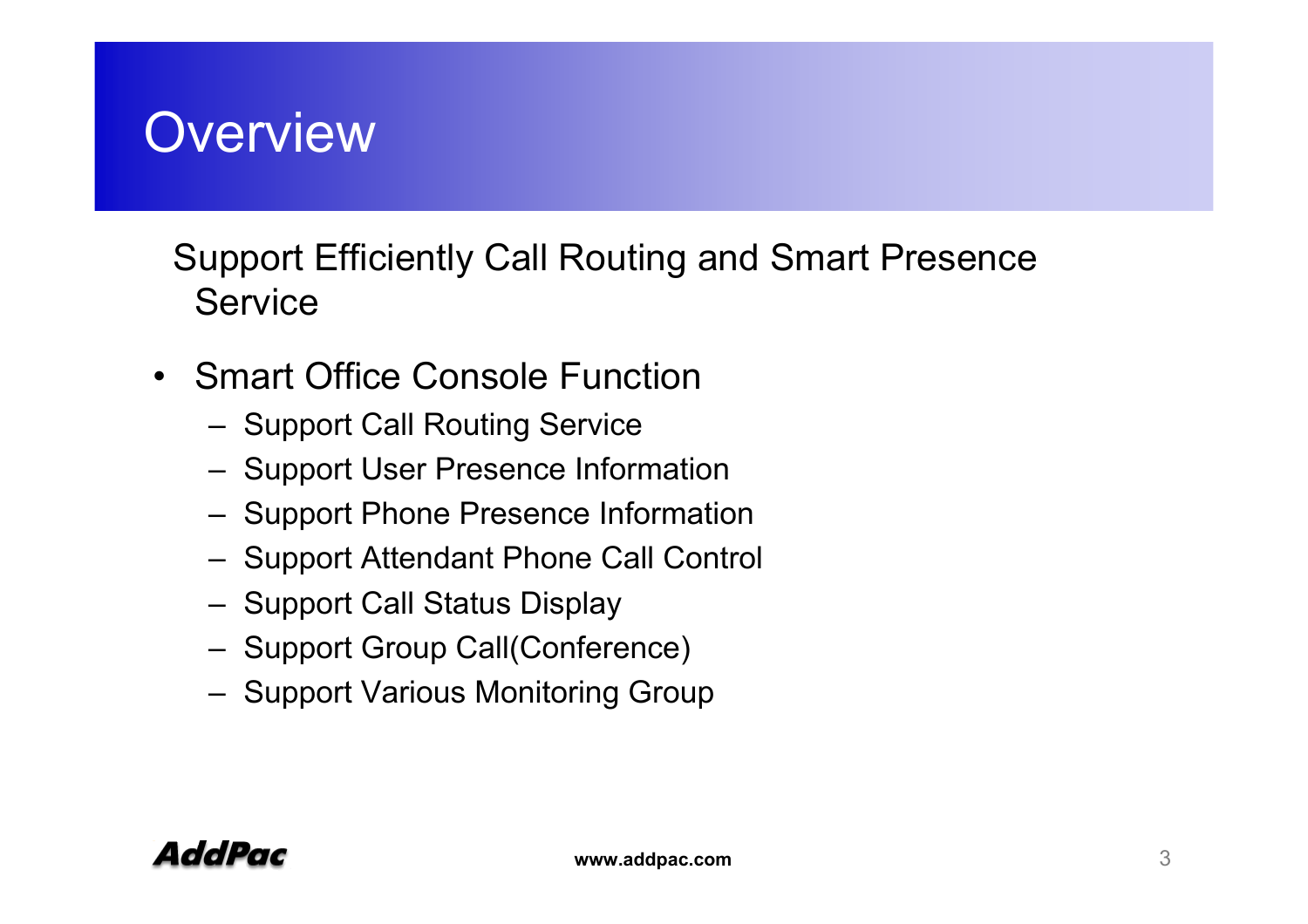## Smart Office Console System Diagram



**AddPac**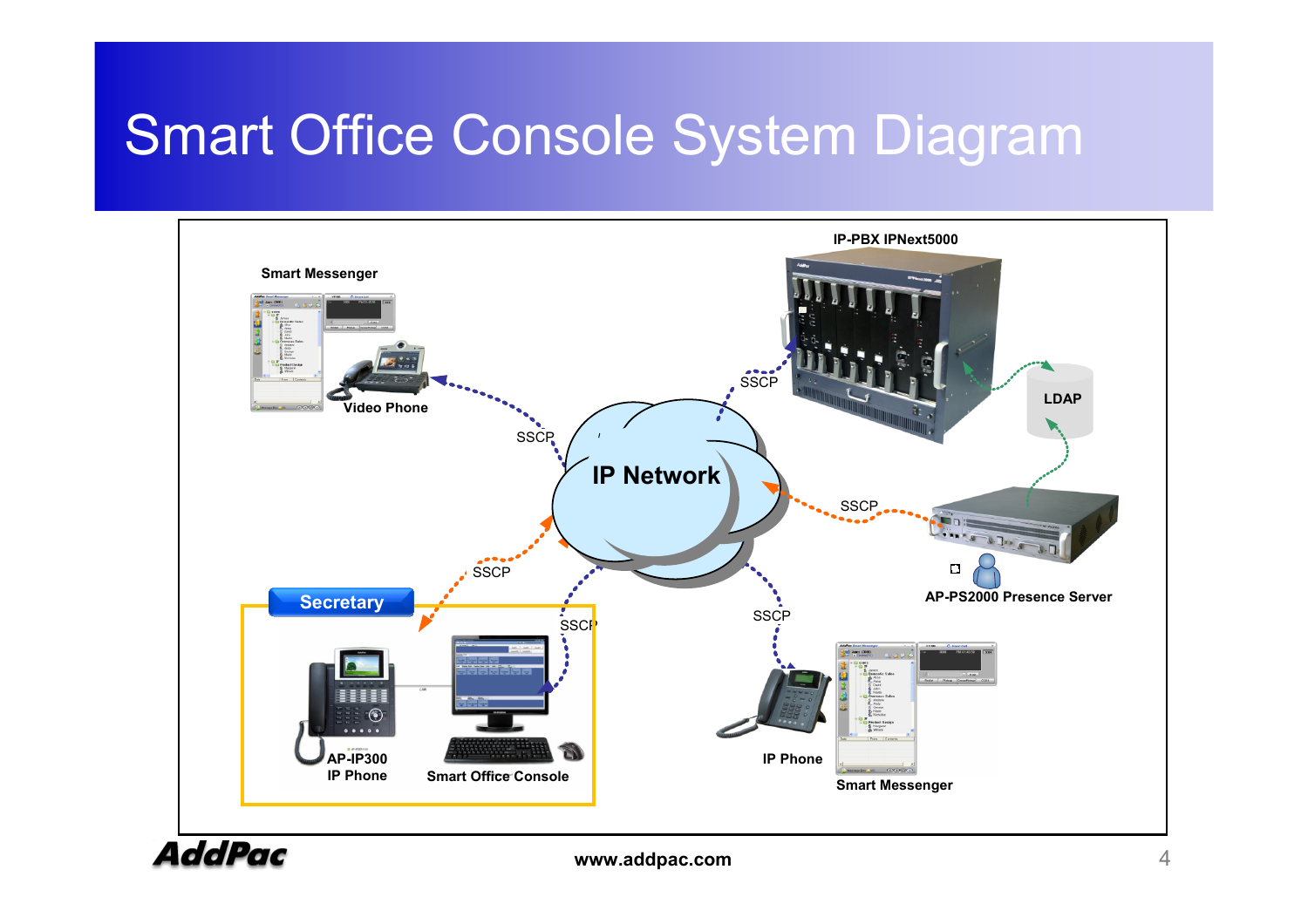## Smart Office Console System Diagram

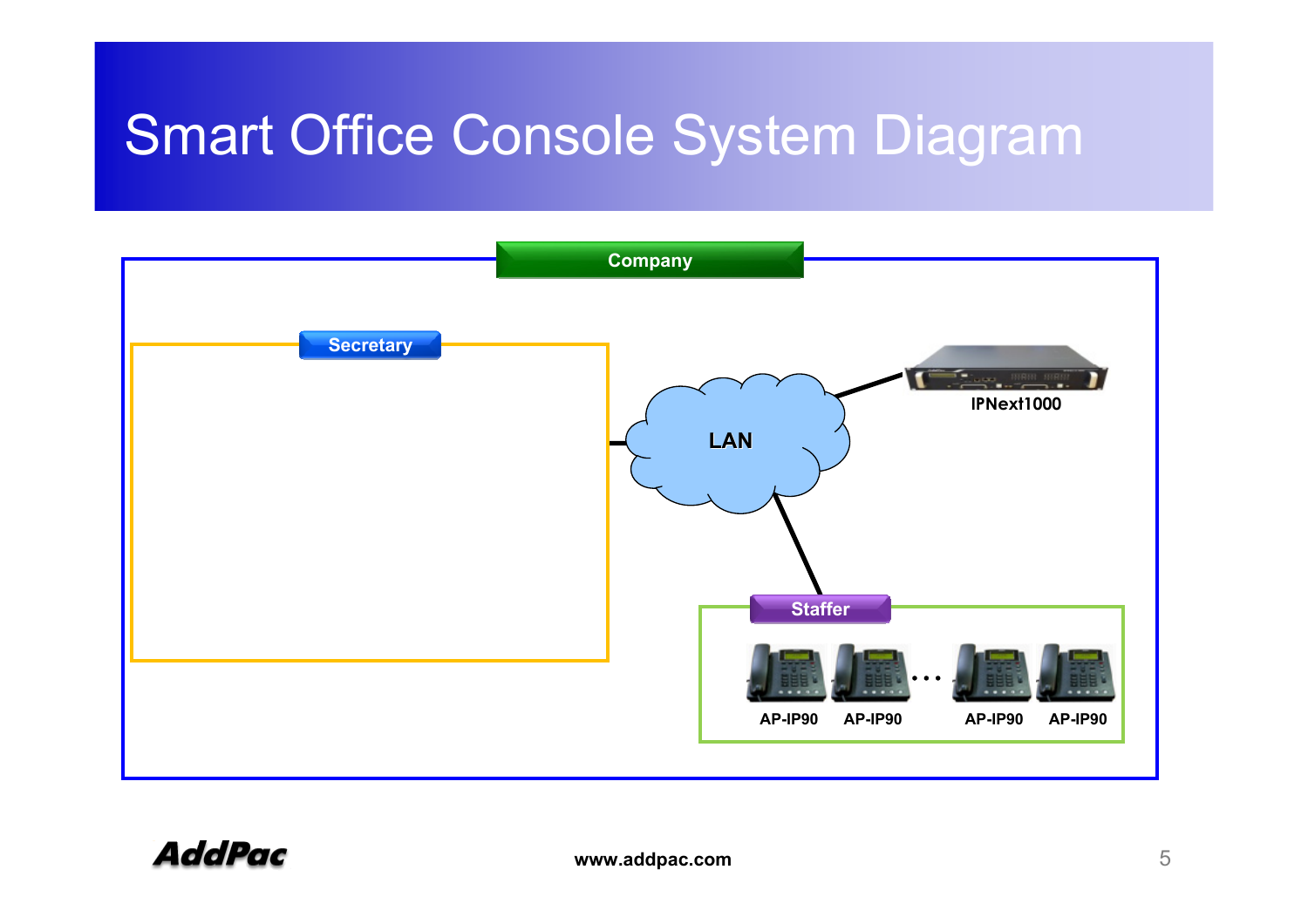#### Smart Office Console Structure

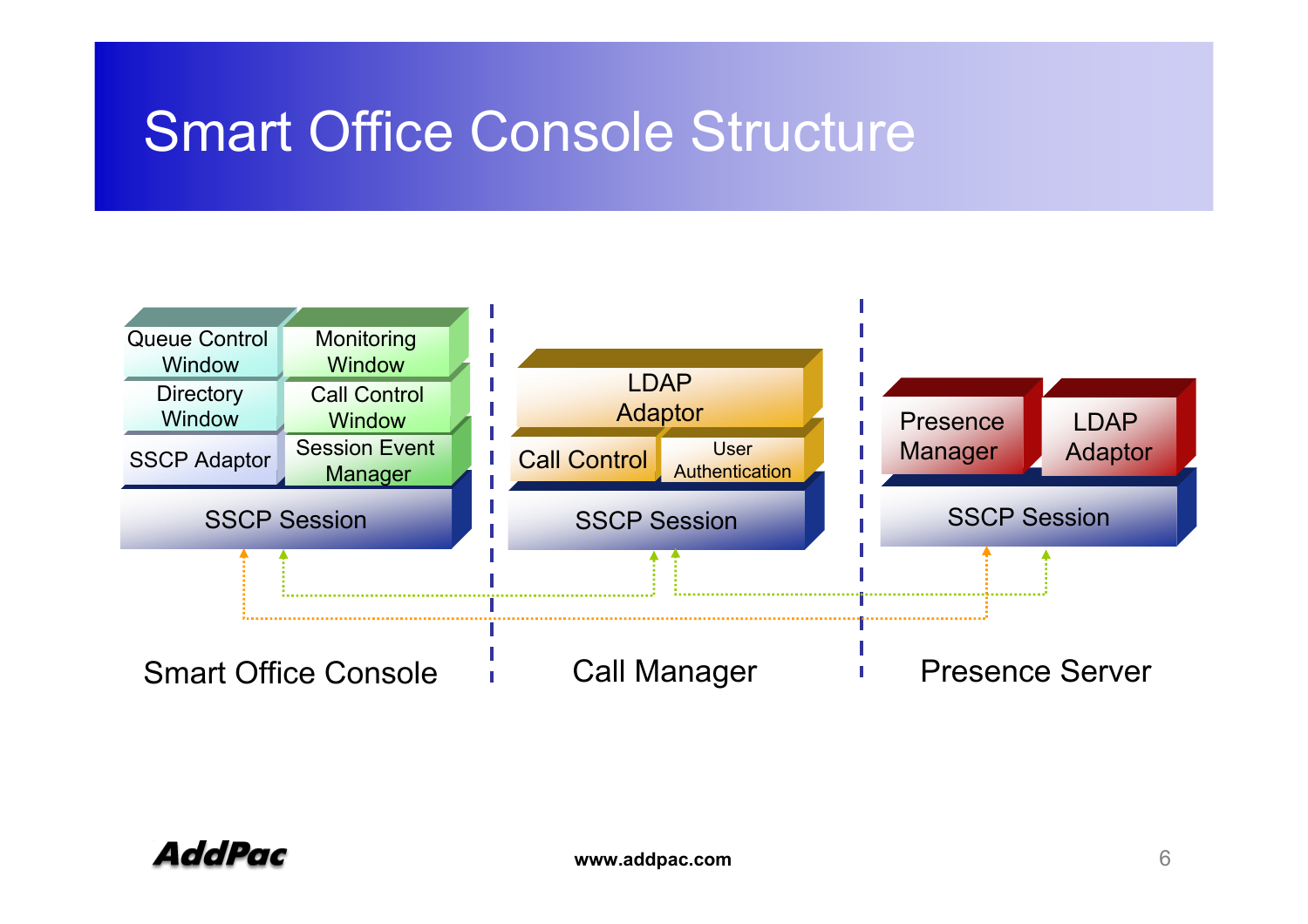## Smart Office Console Feature

- User Login Service
	- User Login and Logout Feature
- $\bullet$  Monitoring and Group Management Service
	- Support Various Group
		- $\bullet$ Attendant and Direct Phone Group
		- $\bullet$ Office Phone Group
		- $\bullet$ Conference Group
	- Support Group Management Feature
		- $\bullet$ Add Group, Rename Group, Delete Group
		- Add User, Delete User
		- •Add Conference Room, Delete Conference Room

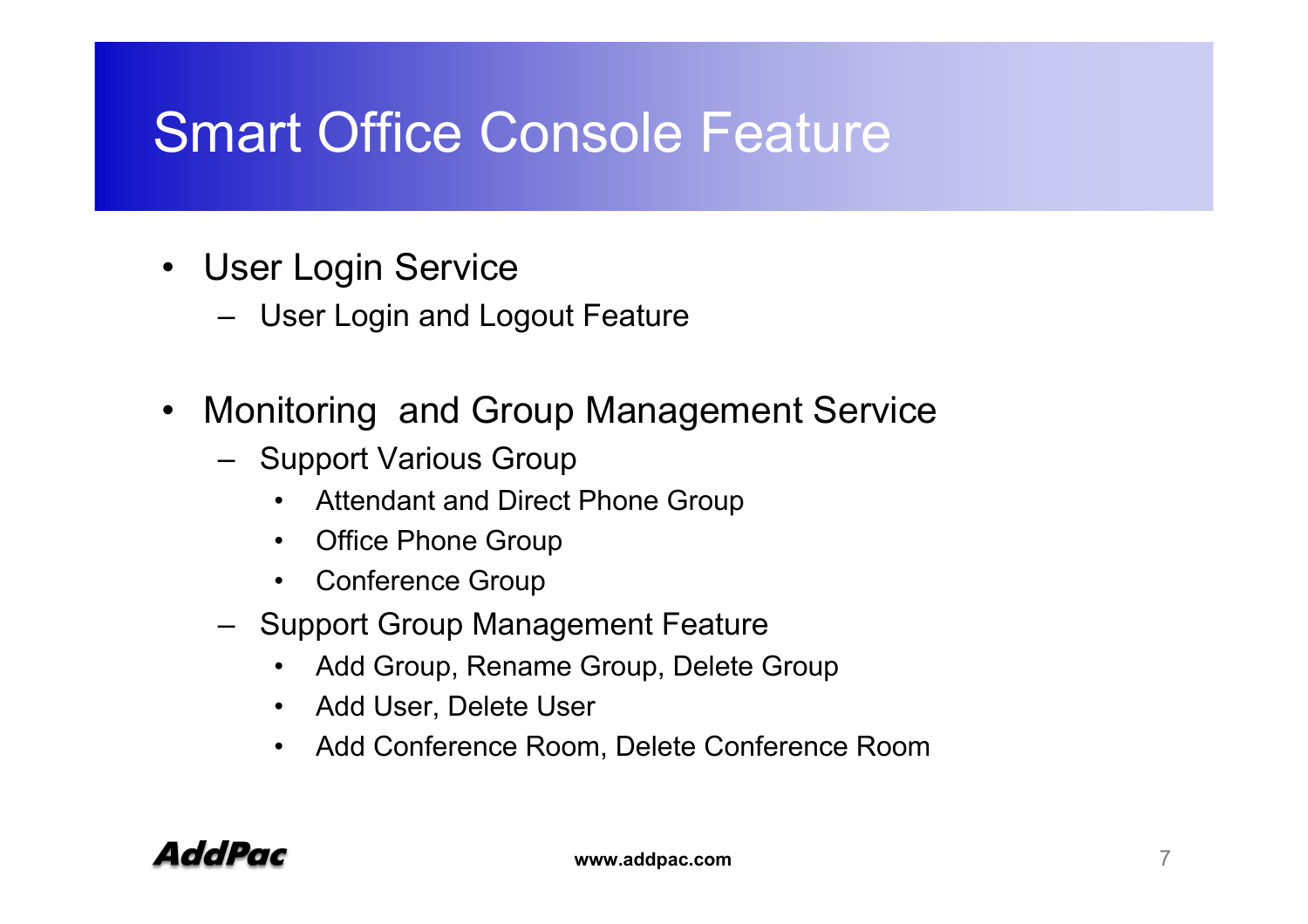## Smart Office Console Feature

- $\bullet$  Monitoring and Group Management Service
	- Presence Feature
		- Phone Presence Status
			- Online, Working, Away, Absence, Be In Conference, Call Busy
		- User Presence Status
			- PC Online, Phone Online, PC-Phone Online
			- Working, Away, Absence, Be In Conference, Call Busy
		- Display Call Status
			- Display Talking Call Status Icon for Talking Time
			- Call Busy, Call Wait Alerting
			- User Configure the Talking Status Time
	- Call Control Feature
		- $\bullet$ Interoperate with Monitoring Phone Information
		- •Manual Call Dial
		- •Drag and Drop Call Transfer and Manual Call Transfer



**www.addpac.com** 8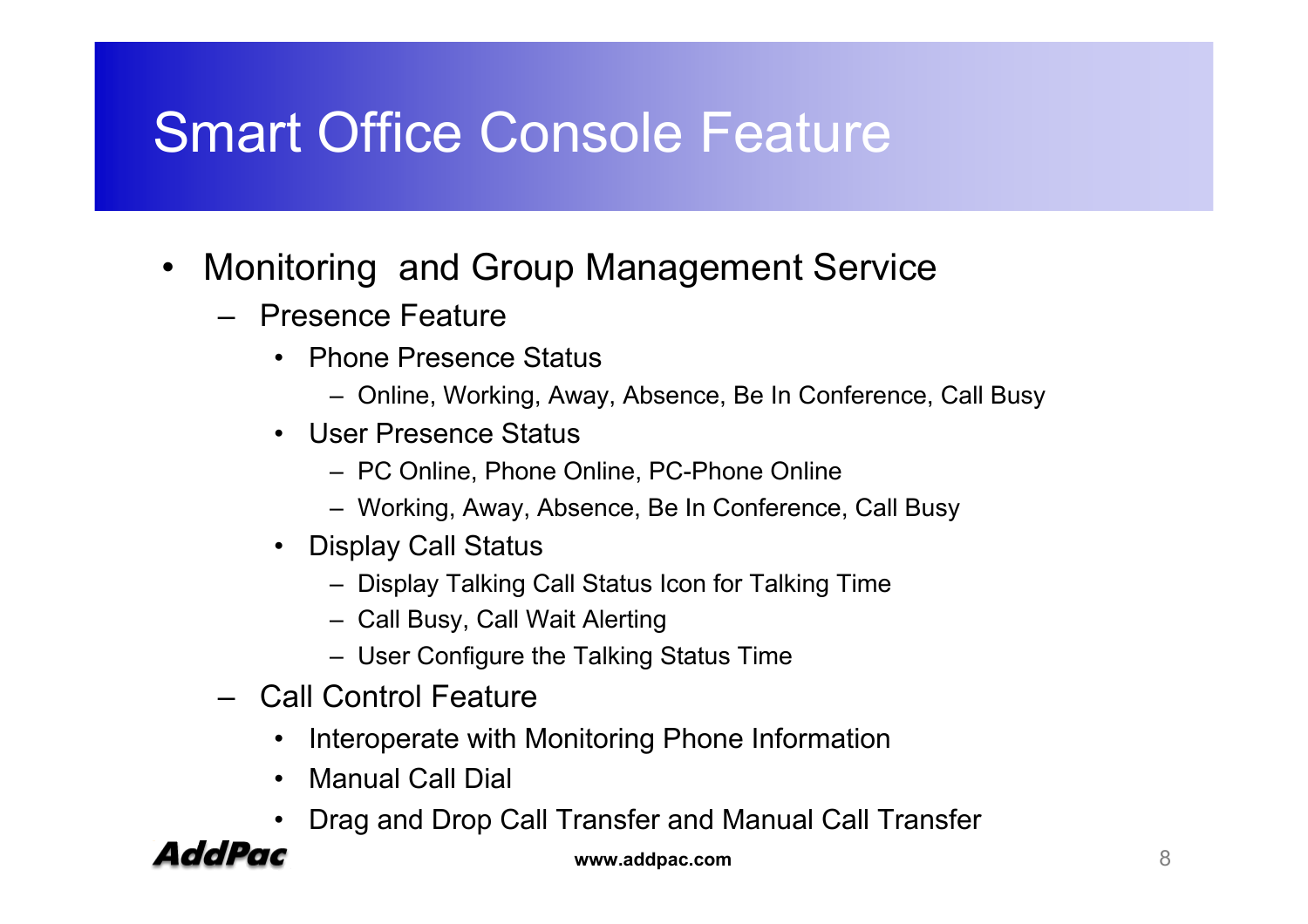## Smart Office Console Feature

- Attendant Phone Call Control Service
	- Display Phone Call Status
		- Display Call Status Icon for Call State
		- Display Talking Call Status Icon for Talking Time
			- Call Busy, Call Wait Alerting
			- User Configure the Talking Status Time
		- Support Multi-Call
	- Phone Call Control Feature
		- Dial to Monitoring Phone and Conference
		- Incoming Call Answer
		- Call Hold and UnHold
		- Call Transfer
		- Call Drop
		- Interoperate with Monitoring Phone Information
			- Drag and Drop Call Transfer and Manual Call Transfer

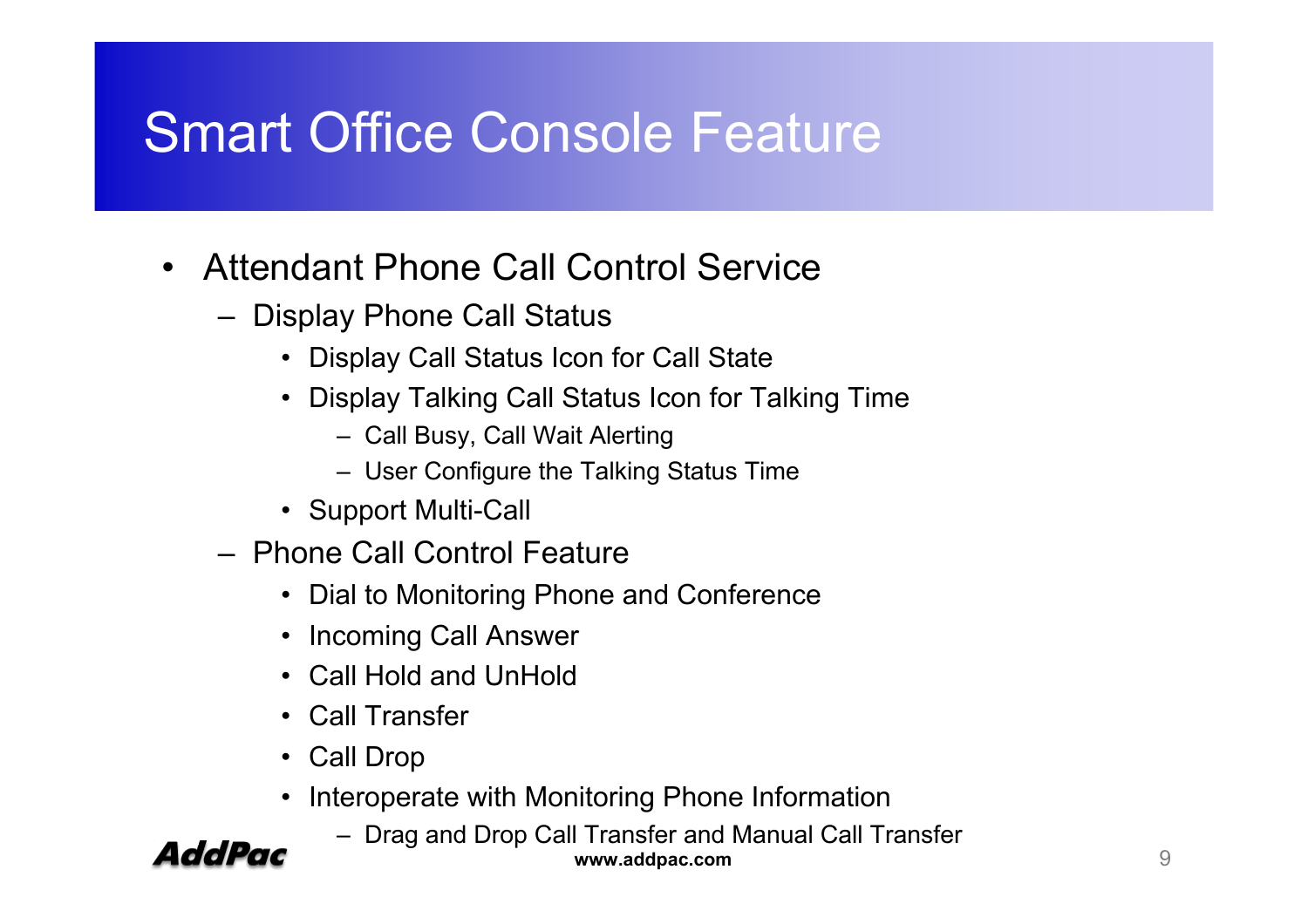#### Smart Office Console Login







**[Figure 3]**

- Attendant Console Login
	- [Figure 1] shows the login picture of Smart Office Console program. "E" of [Figure3] is Icon of Smart Office Console Program.
	- When program is started initially, user should set the network configuration parameter such as IP address, Port number of Presence Server.[Figure2]
	- After inputting ID and Password, press the login button

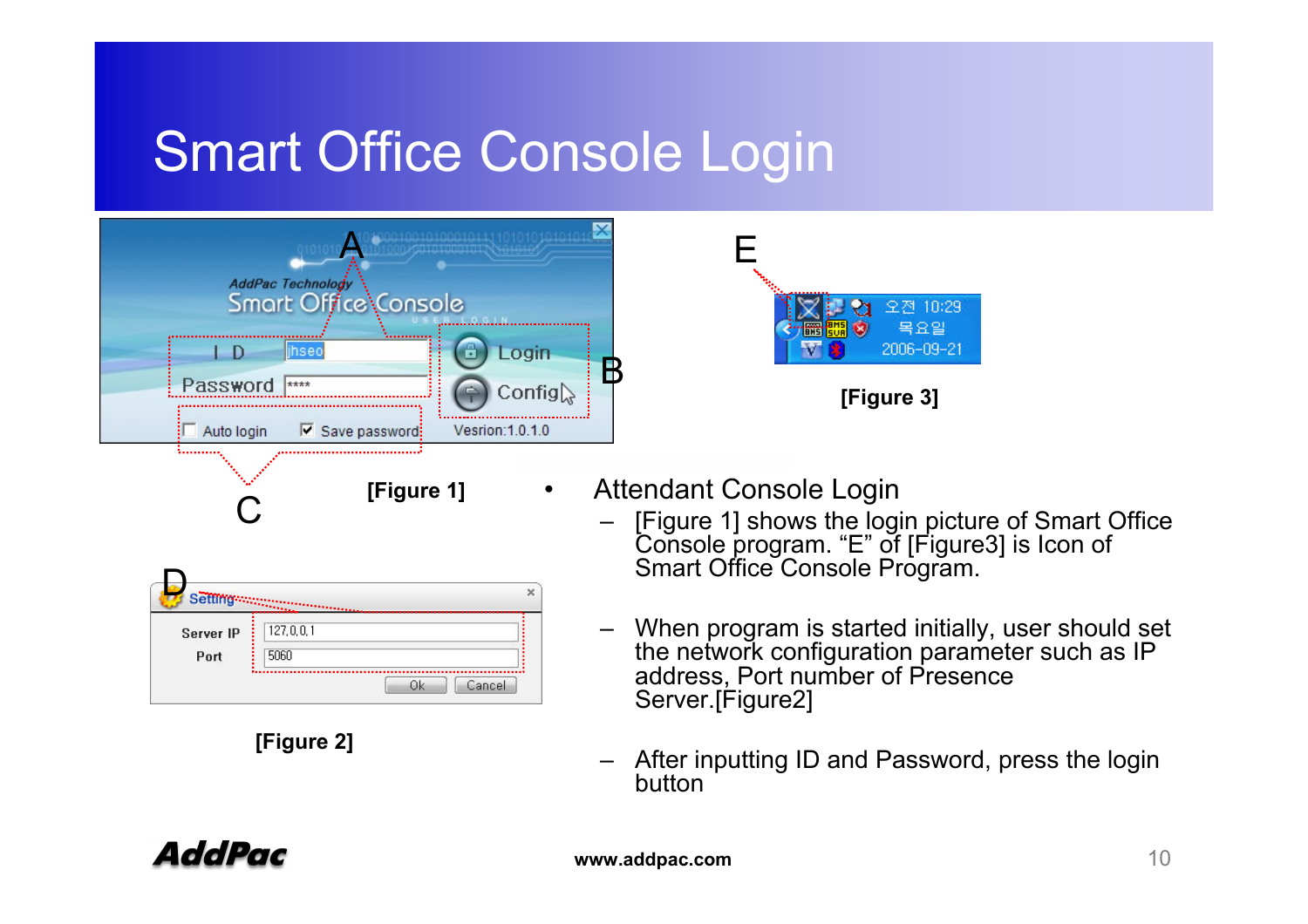#### Smart Office ConsoleMain Screen – Call Control





**www.addpac.com** 11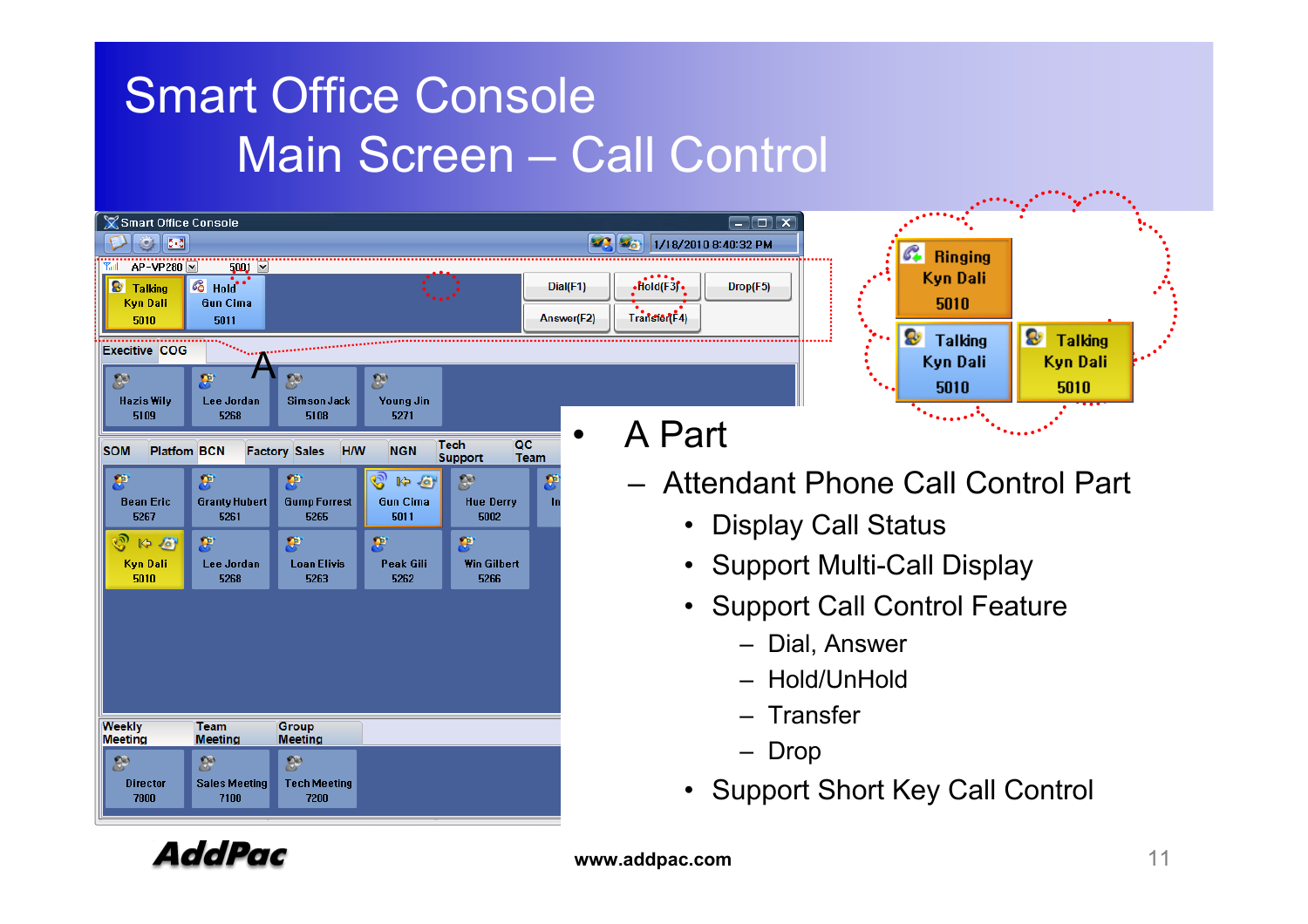## Smart Office Console Main Screen – Monitoring

| Smart Office Console                                         |                            |                                    |                  |                                             |                                          | $\Box$ $\Box$ $\times$ |                                             |                 |
|--------------------------------------------------------------|----------------------------|------------------------------------|------------------|---------------------------------------------|------------------------------------------|------------------------|---------------------------------------------|-----------------|
| $\circ$ $\circ$                                              |                            |                                    |                  |                                             | $\mathcal{L}$ $\mathcal{L}_{\alpha}$     | 1/18/2010 8:40:32 PM   | è.                                          |                 |
| AP-VP280 $\sim$                                              | 5001 $\sim$                |                                    |                  |                                             |                                          |                        | <b>Gun Cima</b>                             |                 |
| <b>6</b> Hold<br>8<br>Talking<br><b>Gun Cima</b><br>Kyn Dali |                            |                                    |                  |                                             | Dial(F1)<br>Hold(F3)<br>Drop(F5)<br>5011 |                        |                                             |                 |
| 5010                                                         | 5011                       |                                    |                  |                                             | Answer(F2)<br>Transfer(F4)               |                        |                                             |                 |
| <b>Execitive COG</b>                                         |                            |                                    |                  |                                             | ∵∙                                       |                        | ಳಿ<br>$\mathbb{R}$ (c)                      | $\mathbb{R}$ /d |
| $2^{\circ}$                                                  | g                          | $\mathbb{R}^n$                     | $2^{\circ}$      |                                             |                                          |                        | <b>Gun Cima</b>                             | <b>Gun Cima</b> |
| <b>Hazis Wily</b>                                            | Lee Jordan                 | <b>Simson Jack</b>                 | <b>Young Jin</b> |                                             | <b>B</b> Part<br>$\bullet$               |                        | 5011                                        | 5011            |
| 5109                                                         | 5268                       | 5108                               | 5271             |                                             |                                          |                        | <b>Monitoring Group Part</b>                |                 |
| <b>Platfom BCN</b><br><b>SOM</b>                             |                            | <b>Factory Sales</b><br><b>H/W</b> | <b>NGN</b>       | QC<br>Tech<br><b>Support</b><br><b>Team</b> |                                          |                        |                                             |                 |
| æ                                                            | æ                          | $\mathbf{e}$                       | S l≎ ⁄or         | $\mathbb{S}^n$                              |                                          |                        | <b>Support Various Group</b>                |                 |
| <b>Bean Eric</b>                                             | <b>Granty Hubert</b>       | <b>Gump Forrest</b>                | <b>Gun Cima</b>  | <b>Hue Derry</b>                            |                                          |                        | <b>Attendant and Direct Phone Group</b>     |                 |
| 5267                                                         | 5261                       | 5265                               | 5011             | 5002                                        |                                          | $\bullet$              | <b>Office Phone Group</b>                   |                 |
| ್<br>$R = \sqrt{G}$<br><b>Kyn Dali</b>                       | $\mathbf{g}$<br>Lee Jordan | $\mathbf{g}$<br><b>Loan Elivis</b> | g<br>Peak Gili   | $\mathbf{g}$<br><b>Win Gilbert</b>          |                                          |                        |                                             |                 |
| 5010                                                         | 5268                       | 5263                               | 5262             | 5266                                        | $\bullet$                                |                        | <b>Support Group Management Feature</b>     |                 |
|                                                              |                            |                                    |                  |                                             |                                          |                        | Add Group, Rename Group, Delete Group       |                 |
|                                                              |                            |                                    |                  |                                             |                                          | $\bullet$              | Add User, Delete User                       |                 |
|                                                              |                            |                                    |                  |                                             |                                          |                        | <b>Provide Various User Presence Status</b> |                 |
|                                                              |                            |                                    |                  |                                             |                                          |                        |                                             |                 |
|                                                              |                            |                                    |                  |                                             |                                          |                        | » PC Online, PC-Phone Online,               |                 |
| <b>Weekly</b><br><b>Meeting</b>                              | Team<br><b>Meeting</b>     | 'Group'<br><b>Meeting</b>          |                  |                                             |                                          |                        | <b>Phone Online</b>                         |                 |
| $\mathbb{S}^v$                                               | $\mathcal{C}$              | $\mathbb{S}^n$                     |                  |                                             |                                          |                        | » Offline, Away, Absence                    |                 |
| <b>Director</b>                                              | <b>Sales Meeting</b>       | <b>Tech Meeting</b>                |                  |                                             |                                          |                        | » Be in Conference, Call Busy               |                 |
| 7800                                                         | 7100                       | 7200                               |                  |                                             |                                          |                        |                                             |                 |
|                                                              |                            |                                    |                  |                                             |                                          |                        | <b>Display Call Status</b>                  |                 |



**www.addpac.com** 12

antina antina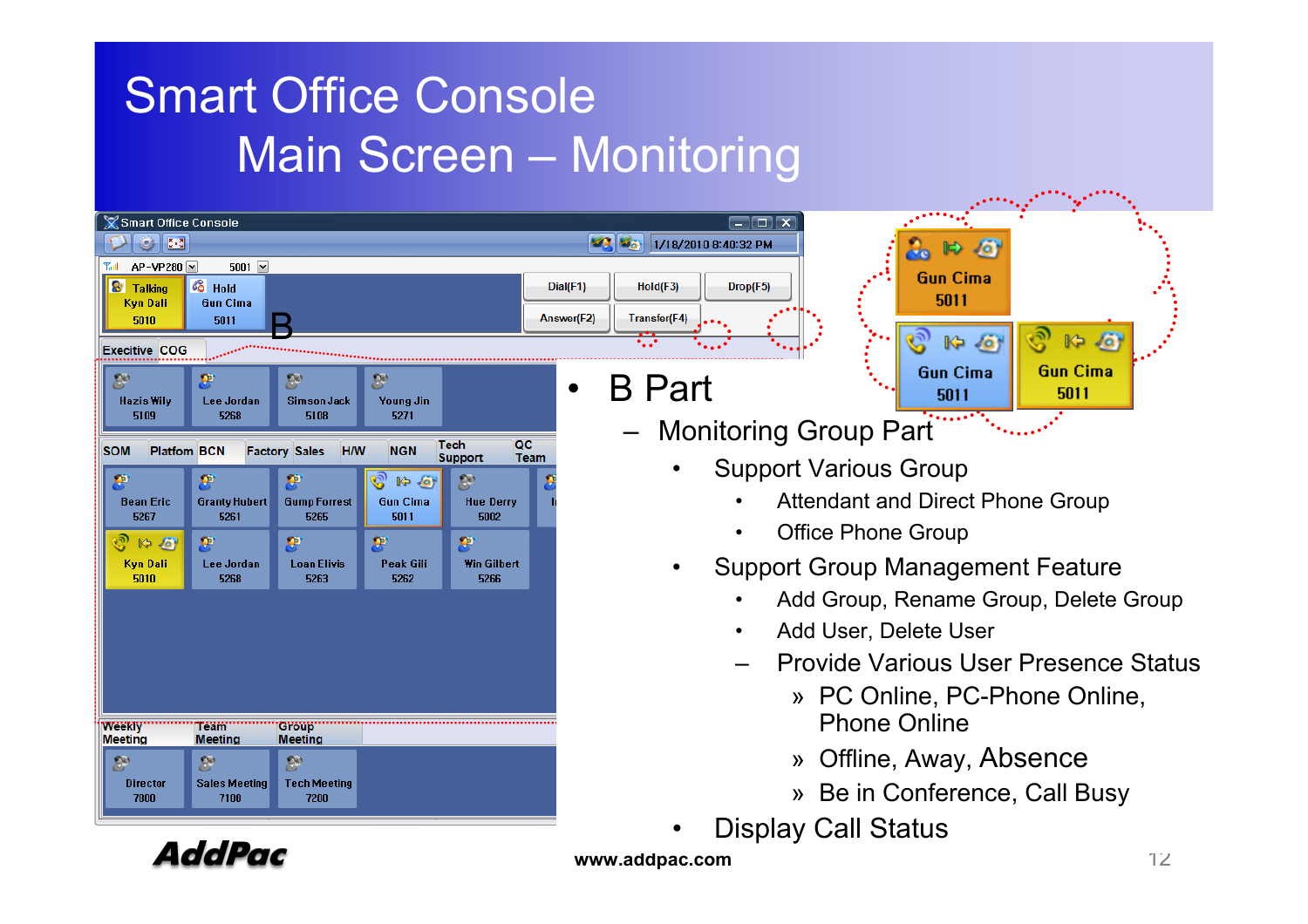#### Smart Office Console Main Screen – Monitoring Group

| Smart Office Console<br>533<br>G)            |                                                |                                               |                                     |                                          |                                 | $\mathcal{A}$ $\mathcal{A}$ | $\Box$ g             |
|----------------------------------------------|------------------------------------------------|-----------------------------------------------|-------------------------------------|------------------------------------------|---------------------------------|-----------------------------|----------------------|
| <b>Yail</b><br>AP-VP280                      | 5001 $\boxed{\sim}$                            |                                               |                                     |                                          |                                 |                             | 1/18/2010 8:36:53 PM |
|                                              |                                                |                                               |                                     |                                          | Dial(F1)                        | Hold(F3)                    | Drop(F5)             |
|                                              |                                                |                                               |                                     |                                          | Answer(F2)                      | Transfer(F4)                |                      |
| <b>Execitive COG</b>                         | Add Group                                      |                                               |                                     |                                          |                                 |                             |                      |
| $\mathbb{S}^n$                               | $\mathbf{g}$                                   | Add Group from Phone Book                     |                                     |                                          |                                 |                             | C Part               |
| <b>Hazis Wily</b><br>5109                    | <b>Add User</b><br>Lee                         | Rename Group                                  | Jin                                 |                                          |                                 |                             | - Group              |
| <b>SOM</b>                                   | Platfom: BCN                                   | Delete Group<br>.FactorySalesH/WNGN.          |                                     | <b>Tech</b><br><b>Support</b>            | QC<br><b>Team</b>               |                             |                      |
| $\mathbb{S}^n$<br><b>Davis Zinna</b><br>5204 | $\mathbb{S}^n$<br><b>Kim Sun</b><br>5202       | $2^{\circ}$<br>Lee June<br>5201               | $\mathbb{S}^n$<br>Mac Jerry<br>5203 | $2^{\circ}$<br><b>Sue Martin</b><br>5101 | $\mathbf{e}$<br>Young J<br>5001 |                             | • Add<br>• Add       |
|                                              |                                                |                                               |                                     |                                          |                                 | D Part                      |                      |
|                                              |                                                |                                               |                                     |                                          |                                 |                             | - User M             |
|                                              |                                                |                                               |                                     | Add User                                 | Ņ                               |                             |                      |
|                                              |                                                |                                               |                                     | Dial to User<br>Delete User              |                                 |                             | Add                  |
|                                              |                                                |                                               |                                     |                                          |                                 |                             | Dial                 |
| Weekly<br><b>Meeting</b>                     | Team<br><b>Meeting</b>                         | Group<br><b>Meeting</b>                       |                                     |                                          |                                 |                             |                      |
| $\mathbf{e}$<br><b>Director</b><br>7800      | $\mathbb{R}^n$<br><b>Sales Meeting</b><br>7100 | $\mathbb{S}^n$<br><b>Tech Meeting</b><br>7200 |                                     |                                          |                                 |                             |                      |
|                                              | ,,,<br>п.                                      |                                               |                                     |                                          |                                 |                             |                      |

- **Management Feature** 
	- d/Delete/Rename Group
	- User

- **Management Feature** 
	- Add/Delete User
	- to User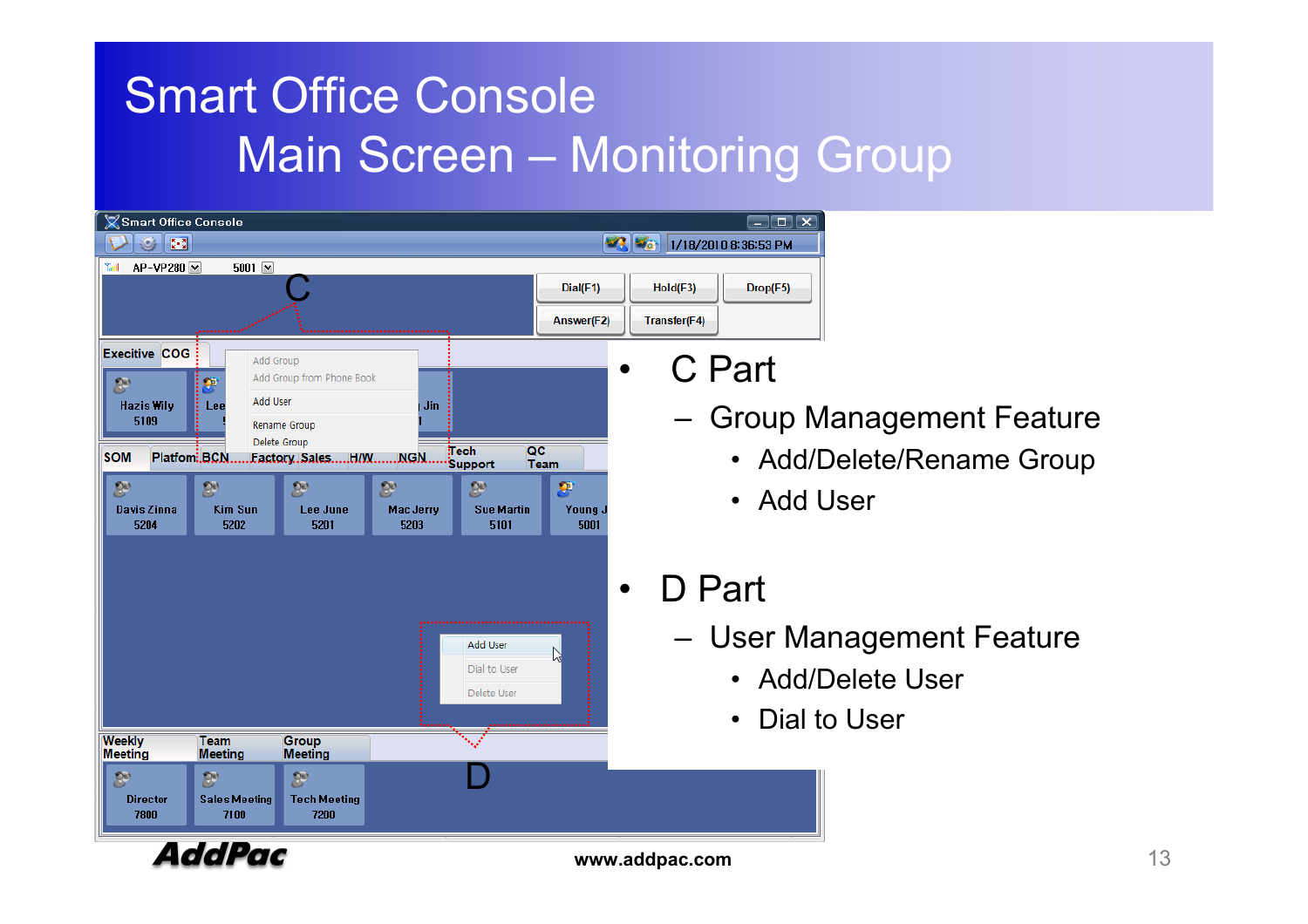## Smart Office Console Main Screen – Group Call

| Smart Office Console                         |                                                |                                               |                                                                                    |                             |          | $\Box$ $\Box$ $\times$ |                                           |
|----------------------------------------------|------------------------------------------------|-----------------------------------------------|------------------------------------------------------------------------------------|-----------------------------|----------|------------------------|-------------------------------------------|
| ۸<br>B                                       |                                                |                                               |                                                                                    | $\mathcal{A}$ $\mathcal{A}$ |          | 1/18/2010 8:36:53 PM   |                                           |
| AP-VP280                                     | 5001 $\boxed{\sim}$                            |                                               |                                                                                    | Dial(F1)                    | Hold(F3) | Drop(F5)               |                                           |
| <b>Execitive COG</b>                         |                                                |                                               |                                                                                    |                             | E Part   |                        |                                           |
| $\mathbb{S}^v$<br><b>Hazis Wily</b>          | $\mathbf{g}$<br>Lee Jordan                     | $\mathbb{S}^n$<br><b>Simson Jack</b>          | $\mathbb{S}^n$<br><b>Young Jin</b>                                                 |                             |          |                        | - Group Call(Conference) Part             |
| 5109                                         | 5268                                           | 5108                                          | 5271                                                                               |                             |          |                        | • Support Various Group                   |
| <b>SOM</b>                                   | <b>Platfom BCN</b>                             | <b>Factory Sales</b><br><b>H/W</b>            | Tech<br>QC<br><b>NGN</b><br><b>Support</b><br>Te                                   |                             |          |                        | - Conference Call Group                   |
| $\mathbb{S}^n$<br><b>Davis Zinna</b><br>5204 | $2^{\circ}$<br><b>Kim Sun</b><br>5202          | $\mathbb{R}^n$<br>Lee June<br>5201            | $\mathbb{S}^n$<br>$\mathbb{S}^n$<br><b>Sue Martin</b><br>Mac Jerry<br>5203<br>5101 | F Part                      |          |                        |                                           |
|                                              |                                                |                                               |                                                                                    |                             |          |                        | - Support Group Management Feature        |
|                                              |                                                |                                               |                                                                                    |                             |          | Room                   | - Add Conference Room, Delete Conference  |
|                                              | E                                              |                                               |                                                                                    |                             |          |                        | - Add Conference Group, Rename Conference |
|                                              |                                                |                                               |                                                                                    |                             |          |                        | Group, Delete Conference Group            |
|                                              |                                                |                                               |                                                                                    |                             |          |                        |                                           |
| Weekly<br><b>Meeting</b>                     | <b>Team</b><br><b>Meeting</b>                  | Group<br><b>Meeting</b>                       | Add Group<br>Add User                                                              | hannongar<br>Sanah          |          |                        |                                           |
| $\mathbb{S}^n$<br><b>Director</b><br>7800    | $\mathbb{S}^n$<br><b>Sales Meeting</b><br>7100 | $\mathbb{S}^n$<br><b>Tech Meeting</b><br>7200 | Rename Group<br>Delete Group                                                       |                             |          |                        |                                           |
|                                              |                                                |                                               |                                                                                    |                             |          |                        |                                           |